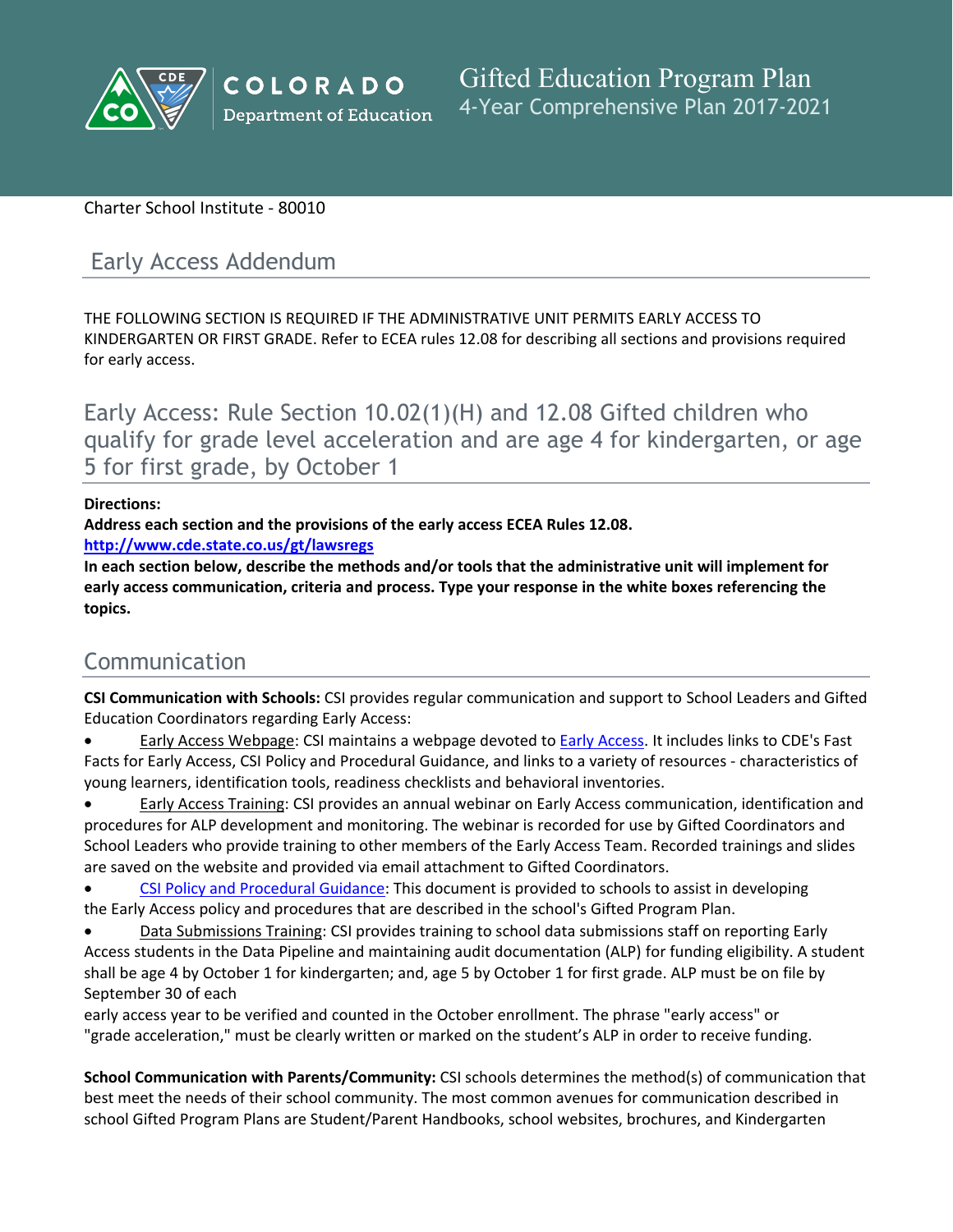

round-up meetings. Schools make every effort to provide information in languages that members of the school community can understand. Information provided to community members includes:

- A definition of Early Access
- Information about the school's Early Access Process & Timeline
- Application/Portfolio Requirements
- Assessment Process and Tools
- Criteria for Qualification
- Fee information, including fee waiver information if a student is eligible for FRL
- School contact

## Criteria

#### **Aptitude:**

Each CSI school determines the assessment tool to measure aptitude for Early Access. All schools select from approved measures in the [CDE]() [Matrix]() [of]() [Commonly]() [Used]() [Measures.]() Cognitive measures must be normreferenced. Cognitive measures that claim to measure general intellectual ability ("g") up to three standard deviations above the mean are acceptable. Norms older than 10-14 years do not reflect today's demographics in their sampling, and therefore, are not approved for use.

CSI schools utilize the 97th percentile as the minimum criterion for this measure.

Aptitude tests frequently chosen by CSI schools include:

- WPPSI-IV
- KABC-II
- DAS-II
- K-BIT2
- Bateria III Woodcock Munoz (Cognitive)

Determination for Early Access is based on a body of evidence and no single criterion shall determine identification. Every student with a score above the 97th percentile on aptitude tests may not benefit from early access to kindergarten or first grade.

#### **Achievement:**

Each CSI school determines the assessment tool to measure achievement for Early Access. All schools select from approved measures in the [CDE]() [Matrix]() [of]() [Commonly]() [Used]() [Measures](). Achievements tests utilized measure skills in reading, writing and mathematics. Achievement tests selected by schools must be norm-referenced. Only summative achievement tests may be used for identification purposes.

CSI schools utilize the 97th percentile as the minimum criterion for this measure.

Achievement tests frequently chosen by CSI schools include:

- Woodcock-Johnson IV NU Tests of Achievement, Forms A and B
- Wechsler Individual Achievement Test, Third Edition
- TEMA-3 (mathematics)
- TERA-3 (reading)
- TEWL-3 (writing)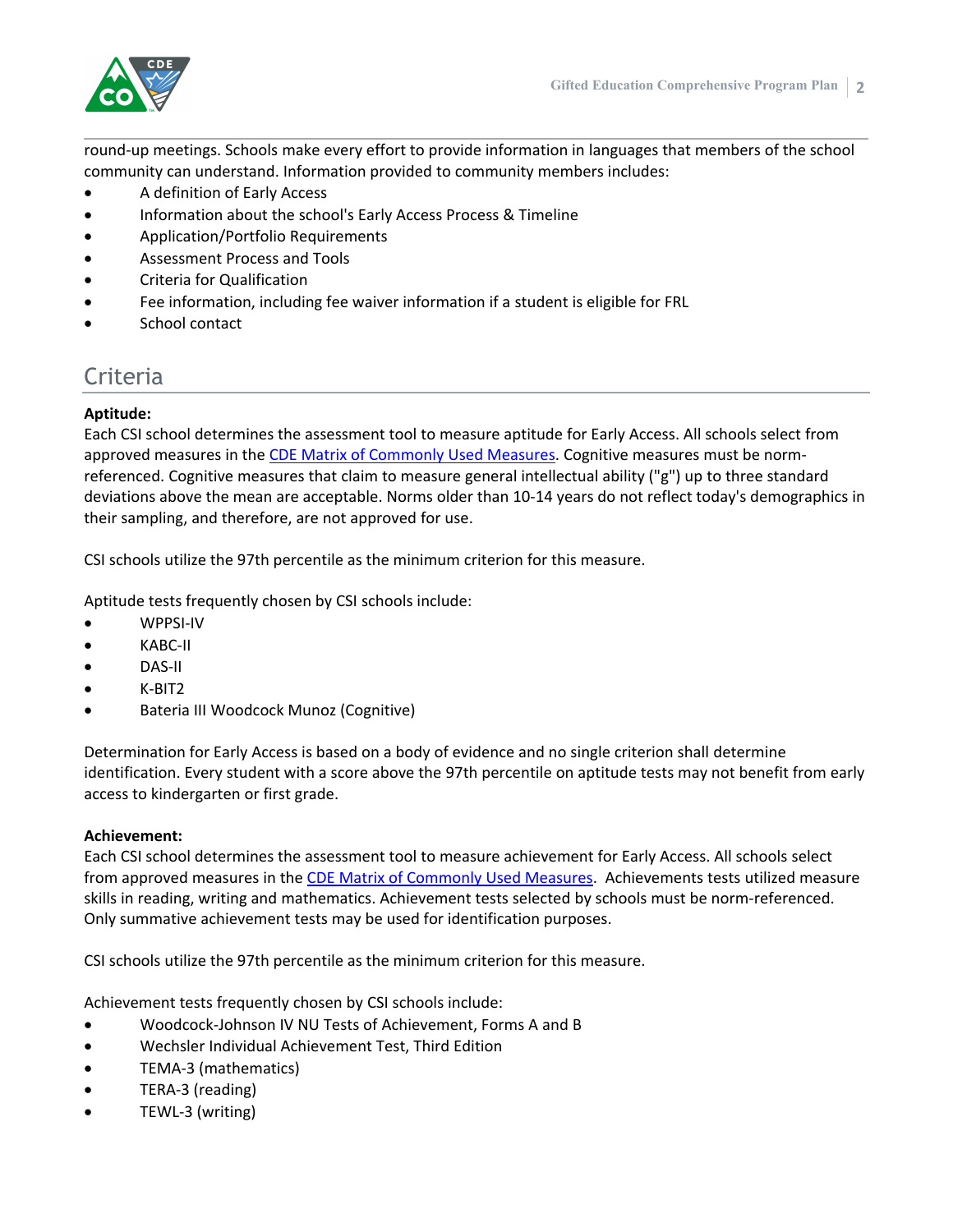

CSI schools utilize the 97th percentile as the minimum criterion for this measure.

Determination for Early Access is based on a body of evidence and no single criterion shall determine identification. Every student with a score above the 97th percentile on achievement tests may not benefit from early access to kindergarten or first grade.

#### **Performance:**

Each CSI school determines the assessment tools to measure performance for Early Access. All schools select from approved measures in the [CDE]() [Matrix]() [of]() [Commonly]() [Used]() [Measures](). Performance data include portfolio and qualitative and quantitative data collected by the school.

Performance assessments frequently chosen by CSI schools include:

- Work Sampling via classroom performance or student portfolio
- GRS-P
- GES
- SIGS

CSI schools utilize the 97th percentile as the minimum criterion on norm-referenced behavior scales and demonstrated ability of two or more years above same-age peers as the criterion on qualitative measures.

Determination for Early Access is based on a body of evidence and no single criterion shall determine identification. Every student with a score above the 97th percentile on norm-referenced behavior scales may not benefit from early access to kindergarten or first grade.

#### **Readiness, social behavior and motivation:**

Each CSI school determines the assessment tools to measure school readiness for Early Access. CSI schools are encouraged to select from CDE approved school readiness assessments.

School readiness assessments frequently chosen by CSI schools include:

- DRDP-K
- REAL
- Teaching Strategies Gold Survey Kindergarten Entry Assessment
- Teaching Strategies Gold

#### **Support system:**

In order to provide a support system to the child participating in early access, CSI schools build a collaborative team of parents and school professionals. The letter of determination includes signatures of the parent/guardian, Gifted Coordinator, early childhood staff, receiving teacher and School Leader. All parties agree to recognize and support the child's placement in Kindergarten or first grade. During ALP development, this Support Team develops a transition goal that is monitored throughout the first year of early access. Plans for regular communication between the parent and receiving teacher are outlined, including a schedule for 5 week monitoring meetings with the Support Team. Methods for communicating with the student about school success will also be outlined.

## Process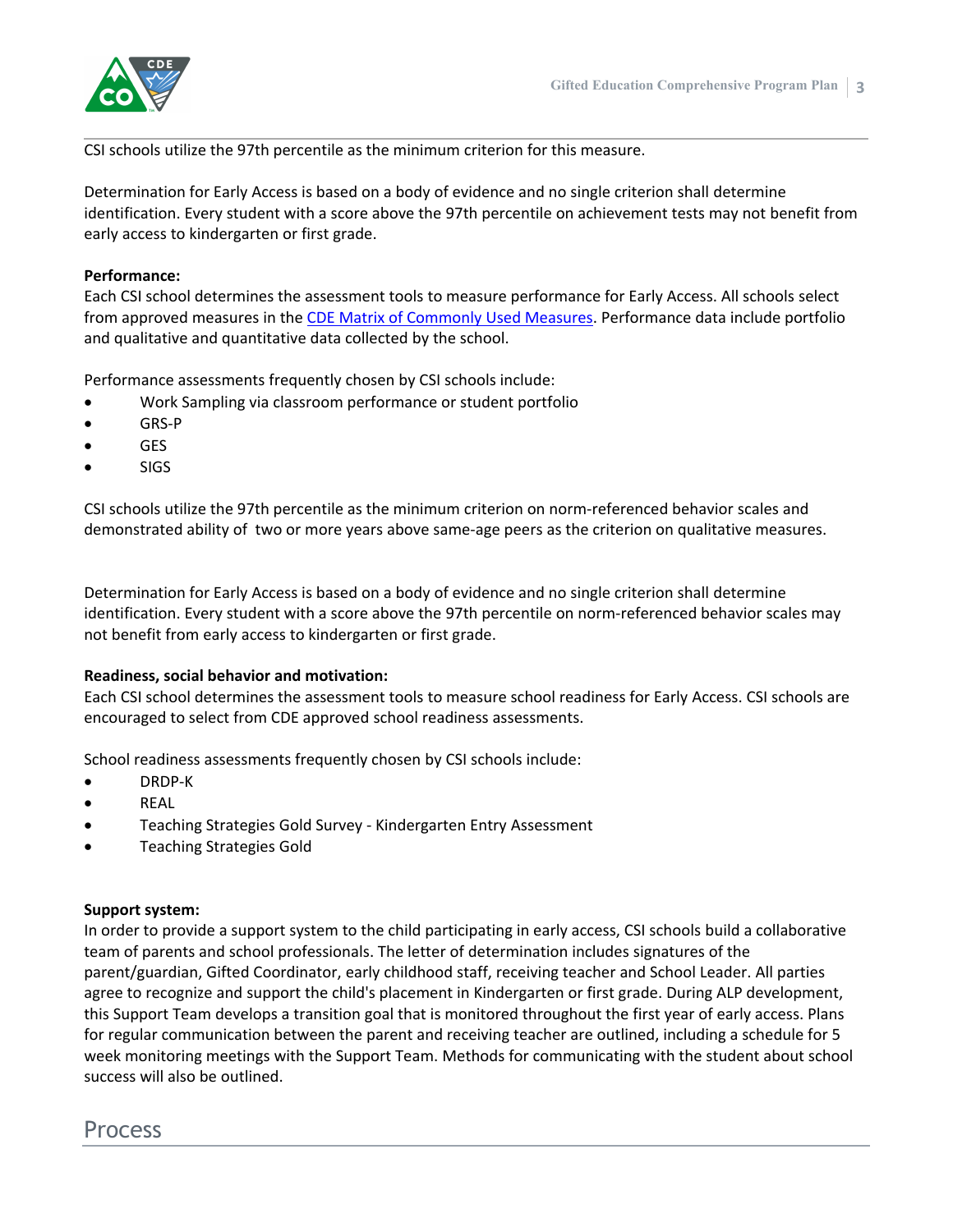

#### **Timelines:**

Each CSI school timeline will include dates or date ranges for the following procedures.

**Eligible Students:** Pursuant to CSL 22-20-204(2) CSI permits early access to kindergarten to a highly gifted advanced four year old and early access to first grade to a highly gifted advanced five year old. The student must reach the age of four by October 1 for kindergarten or the student must reach the age of five by October 1 for grade one.

**Application Period:** CSI encourages schools to develop early access application windows that align to their respective kindergarten application windows. Applications for early access are due on or before April 1st for the following school year. Each school shall announce when it will begin accepting applications and when the application period closes. CSI schools may, at their discretion, consider applications after April 1st provided the determination is made by September 1 or by the start of the upcoming school year, whichever is earlier.

**Referral:** Upon receiving an early access application, the Gifted Coordinator, School Leader or other qualified person will make a decision to move forward with early access assessment. It is the discretion of the CSI school to offer initial screening, testing, or an interview to inform a decision to accept the screening portfolio and continue with the remainder of the implementation steps.

**Assessment window:** CSI schools will conduct necessary tests to compile the body of evidence that includes all early access criteria.

**Determination:** Determinations will be made by a team within 60 calendar days of the school receiving the child's application portfolio. Written notice of determination will be provided to the parent/guardian.

**Deadline for Parent to Accept or Decline:** CSI schools will provide a clear deadline for parents/guardians to accept or decline the offer of early access.

**ALP Development:** When a child is determined to be qualified for early access, the school shall convene the Support Team to develop an ALP according to their Gifted Program Plan Procedures no later than the end of the first month of school or September 30, whichever comes first. This deadline applies to early access students in both kindergarten and first grade.

#### **Personnel:**

**Application collection and referral:** CSI provides training on early access identification to each school's Gifted Coordinator who is a qualified teacher. While the School Leader or designee may collect Early Access Applications, the Gifted Coordinator will determine whether the applicant shall move forward in the process.

**Collection of body of evidence:** Gifted coordinators, school psychologists and/or Kindergarten teachers who are trained on administering early access assessments may administer tests to compile the body of evidence.

**Determination Team:** Members include School Leader, Gifted Coordinator (at least one person trained in gifted identification), and at least one teacher of early education. Additional personnel may include School Psychologist, ELD teacher, Special Education teacher, Preschool teacher. CSI schools determine composition of Team based on staff expertise in gifted education and early childhood education and unique needs of the child.